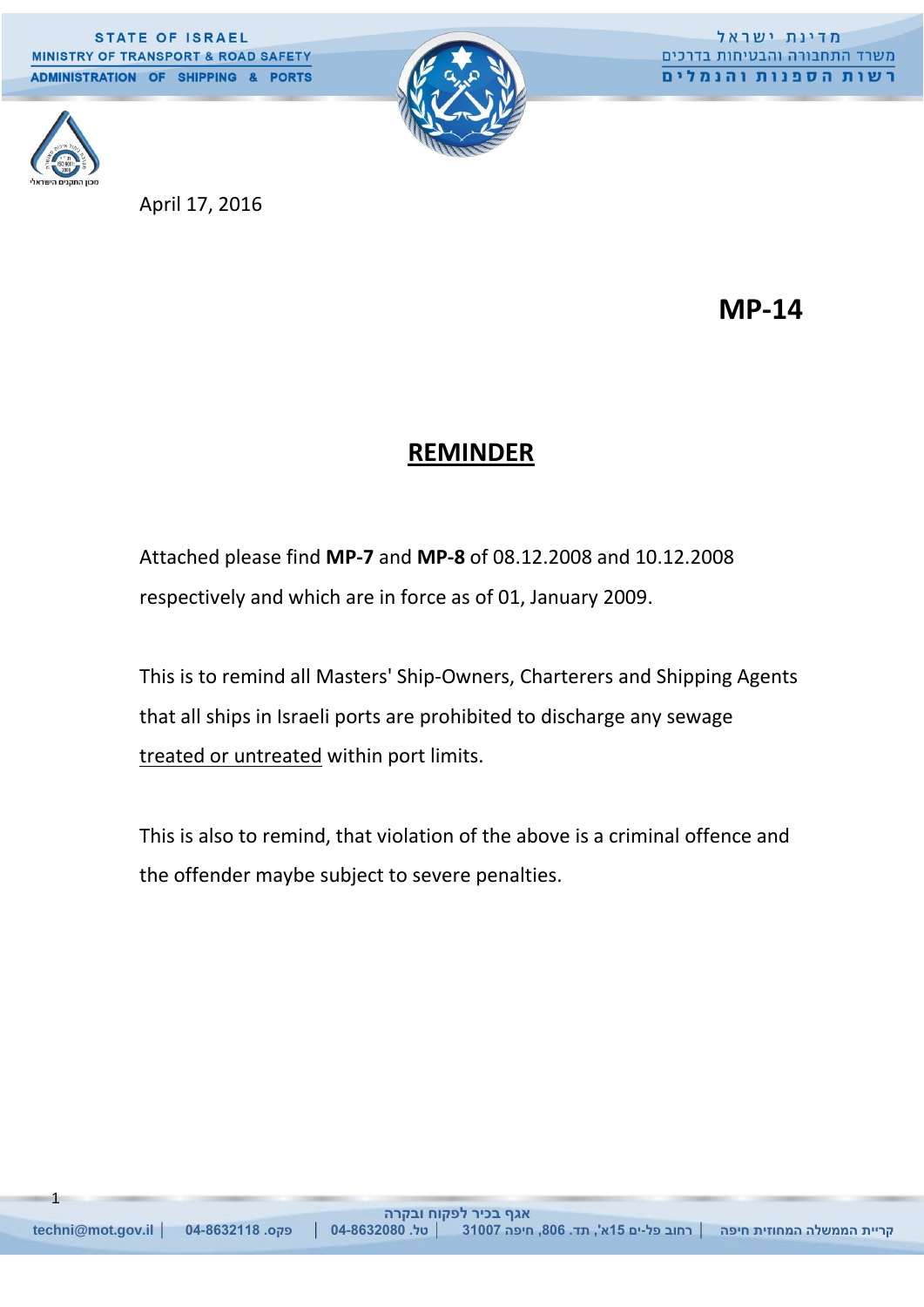**STATE OF ISRAEL** MINISTRY OF TRANSPORT & ROAD SAFETY **ADMINISTRATION OF SHIPPING & PORTS** 



## **STATE OF ISRAEL MINISTRY OF TRANSPORT ADMINISTRATION OF SHIPPING AND PORTS**

December 08, 2008

### **SHN - MP-07**

### **Prohibition of Sewage Discharge (Annex IV) in Israeli Ports**

In accordance with Israeli Port Regulations 1971 Regulation 4, Paragraph 172: The discharge of sewage (including "Grey Water") in Israeli ports is prohibited. Violation of the above may result in either a financial sanction or 6 months of imprisonment or both (Reg. 4 Para. 288).

MARPOL Annex IV (Sewage) is in force as of 28, September 2008 for ships of 400 GT or above or ships carrying 15 passengers or more irrespective of their date of build.

Please be advised that all ships in the above category arriving at Israeli ports must be equipped with a "Holding Tank" of adequate capacity as not to discharge overboard any **treated or untreated** sewage during the entire ship's stay within port's limit and up to at least 3 NM off the Israeli coastline.

The "Holding Tank" must be constructed (and approved) in accordance with Class/Flag requirements and be equipped with autonomous pumping/ventilation systems and standard sewage discharge connections.

Every ship arriving at Israeli ports shall advise the relevant Port Authorities of the location and capacity of their sewage holding tank. In order to ensure compliance, the outboard discharge of the sewage system must be sealed-off and padlocked during the ship's stay in port.

#### **\*\*\*This notice is in force as of 01, January 2009**

 $\overline{\phantom{0}}$